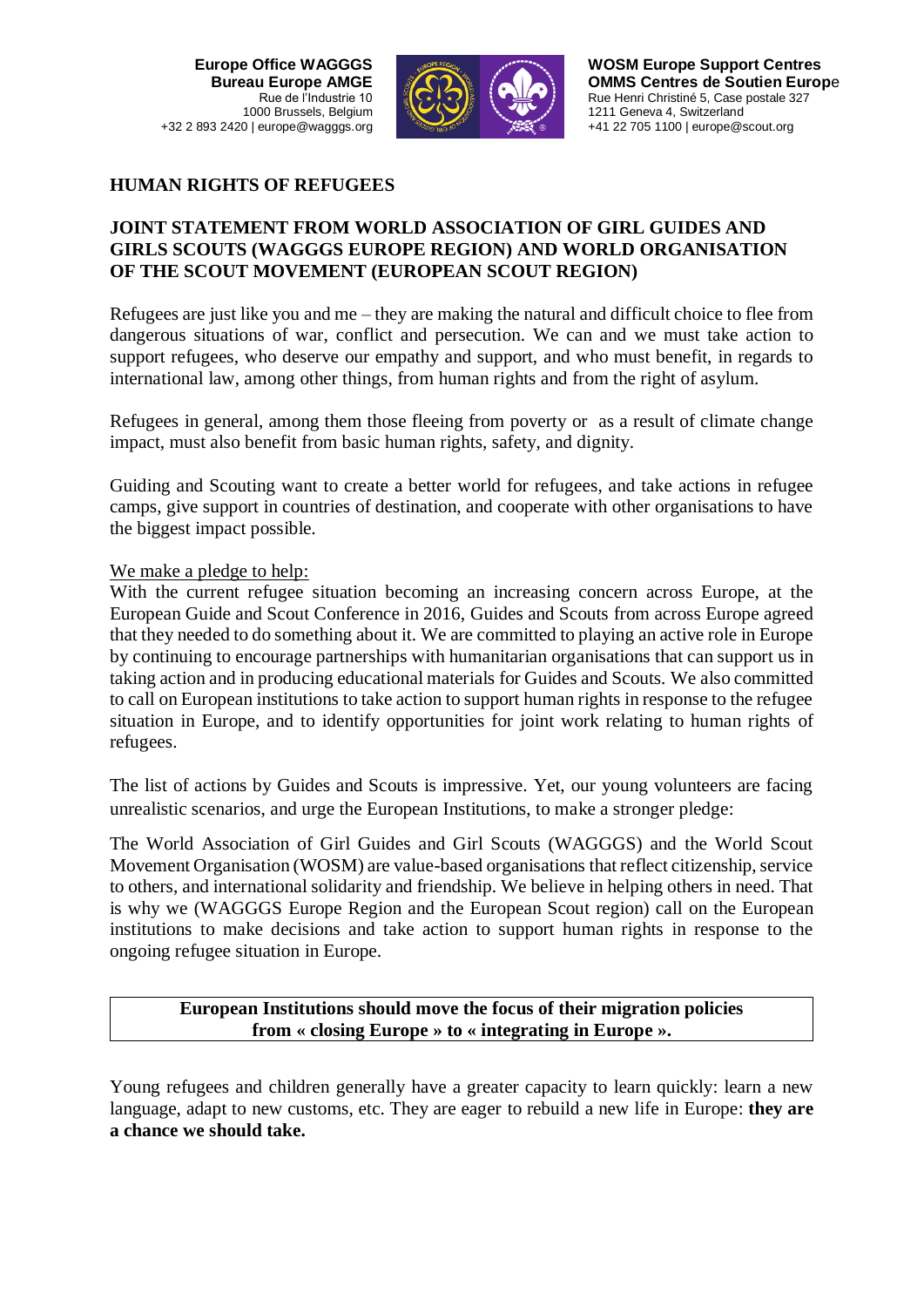

# **WAGGGS Europe Region and the European Scout Region (WOSM) urges the European Institutions and national governments to:**

- Tackle the root causes of forced displacement around the world (for example climate change, poverty and conflict).
- Keep their borders open to all those fleeing active conflict and respect refugees' human right to seek asylum from violence and persecution based on the principle of shared responsibility and empathy.
- Implement international and European human rights law for all migrants, regardless of their status (asylum seeker or not).
- Allocate more financial resources to support refugees and their integration in local communities in Europe.
- Work in partnership with local and international NGOs to meet the challenges of this situation.
- Integrate jobs training and skills development programmes into the humanitarian response
- Lift restrictions on refugees entering the labour market and allow refugees to work legally. so they can benefit themselves and their families.
- Implement the European Convention on Human Rights and Universal Declaration of Human Rights in all the European countries.
- Use the Charter of Fundamental Rights' full potential in national legislation and case law as well as in EU policy cycles; countering the erosion in the commitment to fundamental rights and values; supporting rights defenders.
- Take steps to ensure that these opportunities are accessible for young people.
- To promote inside of the European Union the principles of hospitality and brotherhood

A special focus: Young people

- Implement the UN Convention on the Rights of the Child and related protection and humanitarian assistance. Request for a common EU policy on asylum that is sensitive to the needs of children.
- Provide better stability to minor refugees as to increase their ability to integrate in local communities, in particular through the absolute prohibition of expelling/deporting minor refugees and the absolute prohibition of their confinement - no matter their legal status (those absolute prohibitions could be incorporated in particular in EU law)
- Develop and increase the professional opportunities they could access (internships, trainings, civil services, paid volunteering).
- Listen to children, work with them and engage with children as equals, since under the UN's Convention on the Rights of the Child involving children in decisions affecting their lives is mandatory.
- Improve family reunification procedures these need to be quicker and more effective and importantly children need to be adequately informed.
- Ensure all educational opportunities whether formal, non-formal, or informal are inclusive and accessible for all children and young refugees, including by increasing resources allocated to them.
- Allow for inclusive and flexible registration and documentation systems that allow refugee children to enrol in and attend formal education wherever they are.